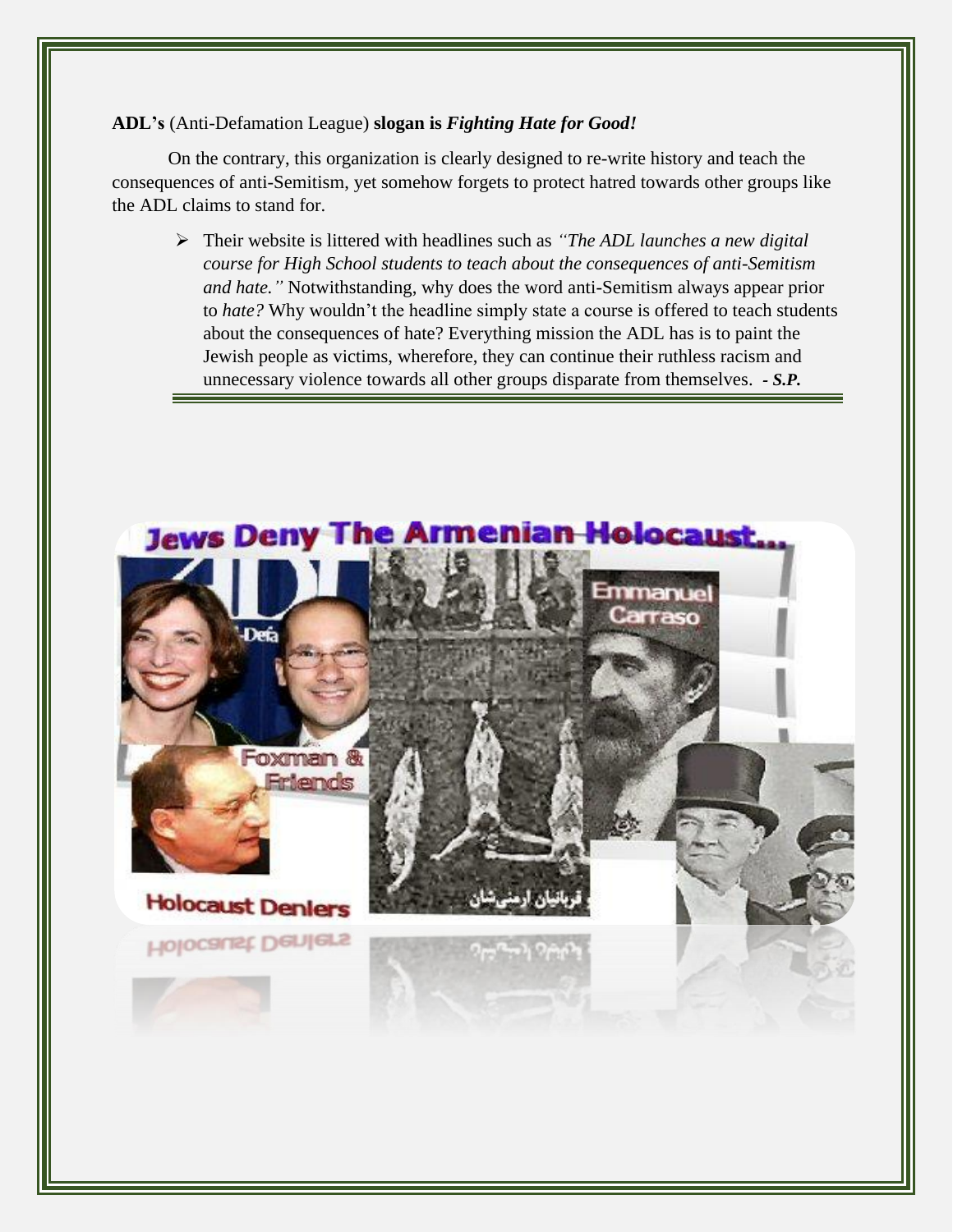## **" JEW ABE FOXMAN OF THE ADL DENIES THE ARMENIAN HOLOCAUST**

For many years, the *Anti Defamation League* and now its director, Abraham Foxman, refuse to acknowledge that the massacres of 1.5 million Armenians between 1915 and 1923 constituted genocide. Jews simply can't stand to share their so-called "martyred-race" status with anyone else. And besides, Jews don't like to have their crimes pointed out to them. If one does, he is instantly labeled an "Anti Semite!"

Foxman has reiterated the ADL's opposition to formal U.S. recognition of the Armenian Holocaust calling a proposed Congressional resolution "a counterproductive diversion." This position is inconsistent with the ADL's mission statement "to secure justice and fair treatment to all citizens alike."

But the Jew Abe Foxman and his racist ADL organization do not care about any other ethnic group but their own. And they will lie and suppress the historical facts (and all historical facts that incriminate the Jews) of the Armenian Holocaust and the role that the Jews played in it. Foxman and all Jews do this in order to perpetuate their image as "innocent victims."

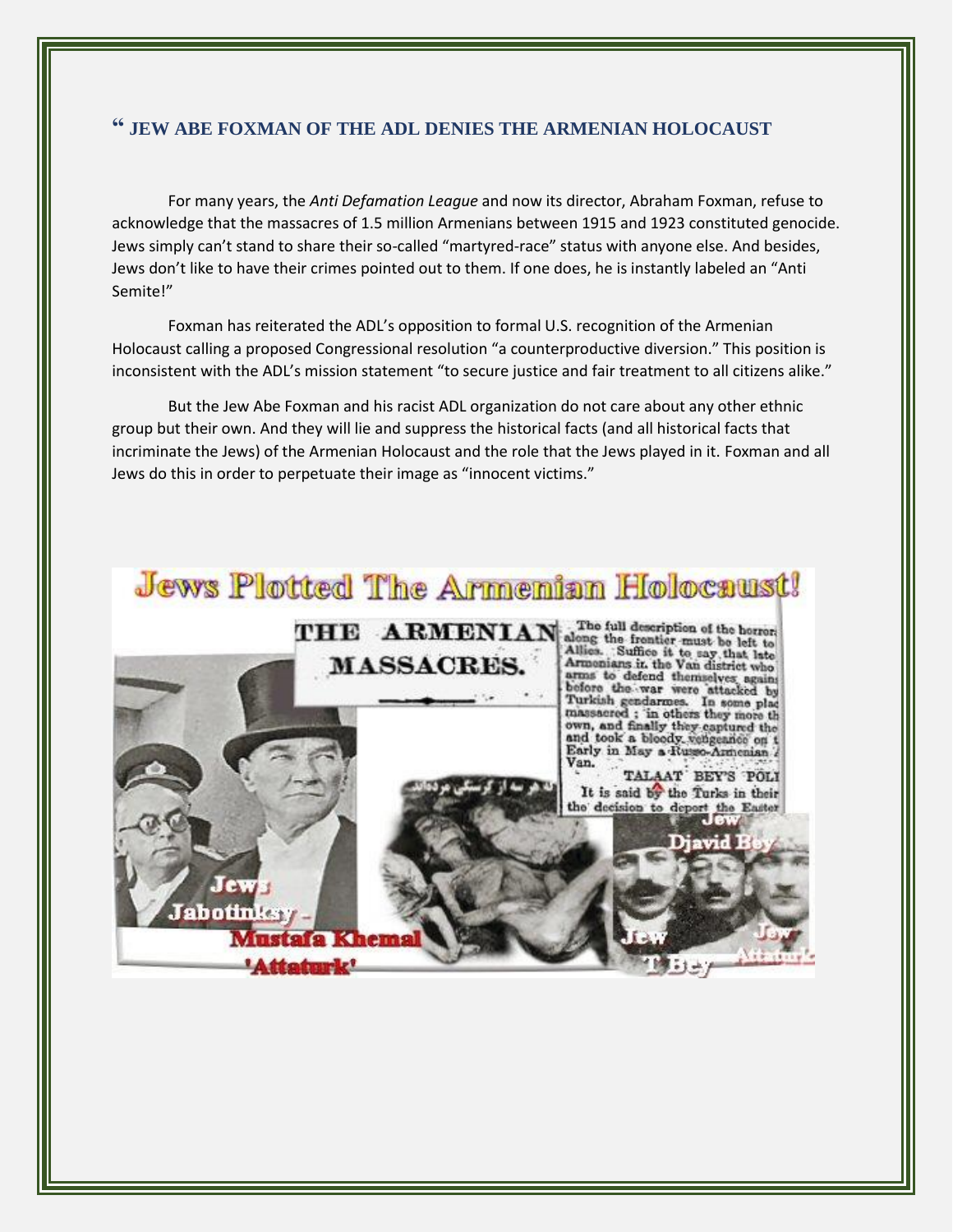**WE CANNOT ALLOW THE JEWS** to get away with their suppression of historical facts that incriminate the Jews any longer. Abe Foxman and his racist Jewish friends love to see Revisionist Historians thrown in jail for questioning particulars of the Jewish Holocaust in Germany.

But it is Foxman and the rest of the Jewish censors who should be thrown in jail for denying the Armenian Holocaust! Why do Jews abide by a double standard constantly? Aren't we all sick of it and all these Jews for that matter by now?

I, for one, Brother Nathanael Kapner, a former Jew and now an Orthodox Christian, will do all in my power to expose the Jews. For the Jews are \*not\* innocent victims of persecution against them but have \*prompted\* backlashes against them throughout their "wandering-among-the-nations" history.

**The Jews in fact are the most fierce perpetrators of racist crimes the world has ever known.** And the Armenian Holocaust of which the Jews are responsible is a clear example of their Jewish racist crimes. **"**

## *Sources:*

Jack Manuelian, *[The Founding Fathers of Modern Turkey](http://www.panarmenian.net/library/eng/?nid=103)* Times of London, *[The Armenian Massacres](http://www.timesonline.co.uk/tol/news/world/europe/article2641064.ece?token=null&offset=0)* Joseph Brewda[, Young Turks To Control Middle East](http://www.schillerinstitute.org/conf-iclc/1990s/conf_feb_1994_brewda.html#brewda) Christopher Jon Bjerknes, *[Jewish Racism](http://jewishracism.blogspot.com/)* [Documents, Photos, History of Armenian Massacre By The Young Turks](http://www.ourararat.com/eng/e_adana.htm)

**\_\_\_\_\_\_\_\_\_\_\_\_\_\_\_\_\_\_\_\_\_\_\_\_\_\_\_\_\_\_\_\_\_\_\_**

Jacob M Landau, *The Zionist Jews who founded the idea of Turkish Nationalism*; National Geographic Magazine, September 1916 issue, *Saloniki*; Yair Auron, *The Banality Of Indifference: Zionism & the Armenian Genocide*

Richard Davey, *The Sultan and his Subjects*; Arnold S. Leese, *The Real Jew-A Lesson From Turkey*; Grant Richards, *The Cause of The World's Unrest*; Dr. H. Stuermer, *Two War Years in Constantinople*; Andrew Mango, *Ataturk*; Clifford Shack, *The Armenian & Jewish Genocide Project that Eliminated the Ethnic Conflict*; Joseph Hantman,*The Turkish-Israeli Connection and Its Jewish Roots*; Hillel Halkin, *Ataturk's Turkey Overturned*; Carroll Quigley, *Tragedy & Hope*